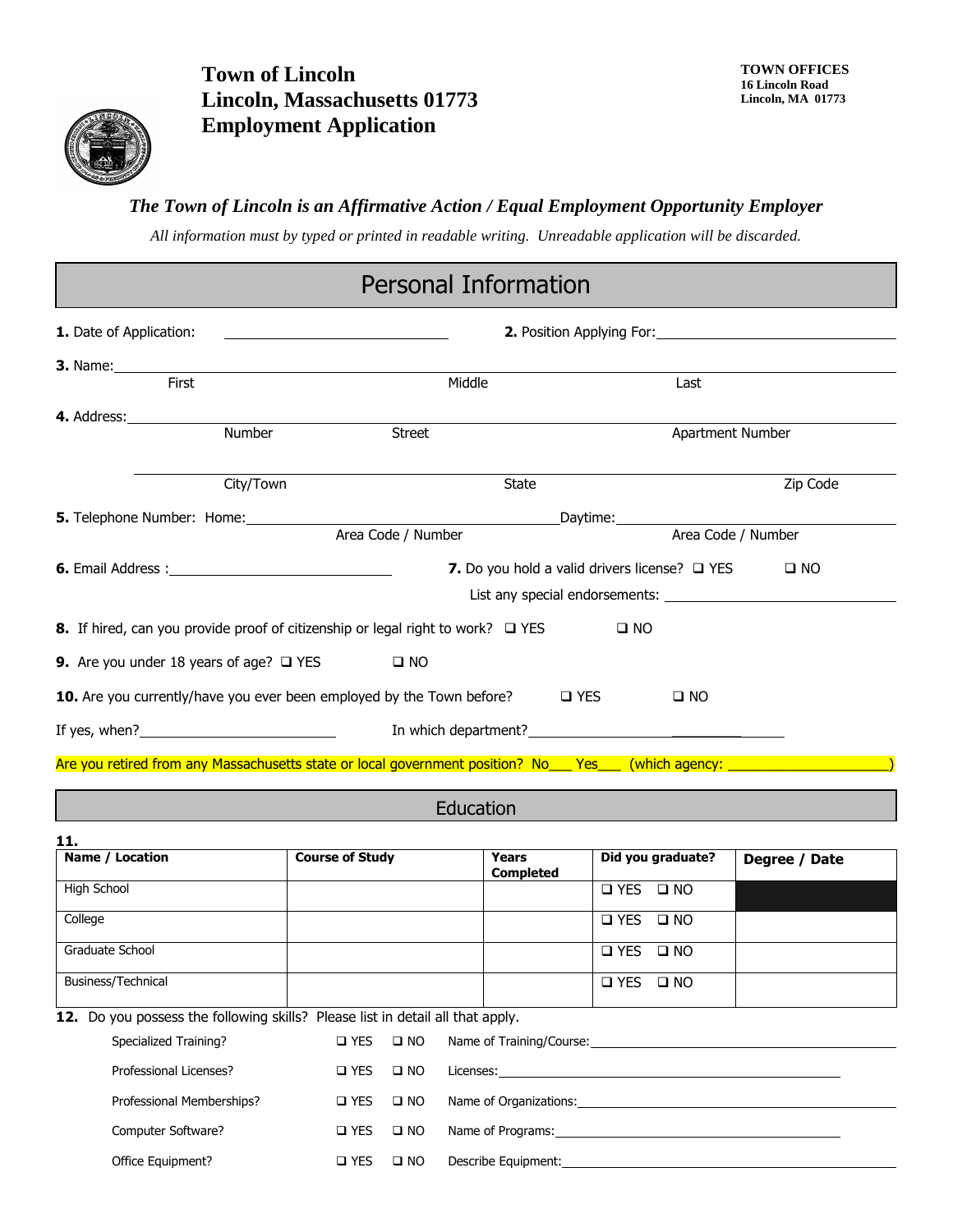#### Employment History

List present employer first. A resume or supplemental sheet may be included, however, this section still must be completed. **13.** Employer's Name: Address: Telephone Number: Job title: Worked From: To: Immediate Supervisor's Name and Job Title: May we contact this employer?  $\Box$  YES  $\Box$  NO Describe the work you performed: Reason(s) for leaving: example and the set of the set of the set of the set of the set of the set of the set of the set of the set of the set of the set of the set of the set of the set of the set of the set of the set of **14 .** Employer's Name: Address: Telephone Number: Telephone Number: Telephone Number: Telephone Number: Telephone Number: Telephone Number: Telephone Number: Telephone Number: Telephone Number: Telephone Number: Telephone Number: Telephone Numbe Job title: Worked From: To: Immediate Supervisor's Name and Job Title: May we contact this employer?  $\Box$  YES  $\Box$  NO Describe the work you performed: Reason(s) for leaving: **15 .** Employer's Name: Address: Telephone Number: Job title: Worked From: To: Immediate Supervisor's Name and Job Title: May we contact this employer?  $\Box$  YES  $\Box$  NO Describe the work you performed: Reason(s) for leaving: **16 .** Employer's Name: Address: Telephone Number: Job title: Worked From: To: Immediate Supervisor's Name and Job Title: May we contact this employer?  $\Box$  YES  $\Box$  NO Describe the work you performed: Reason(s) for leaving:

If more room is required, an additional sheet may be attached.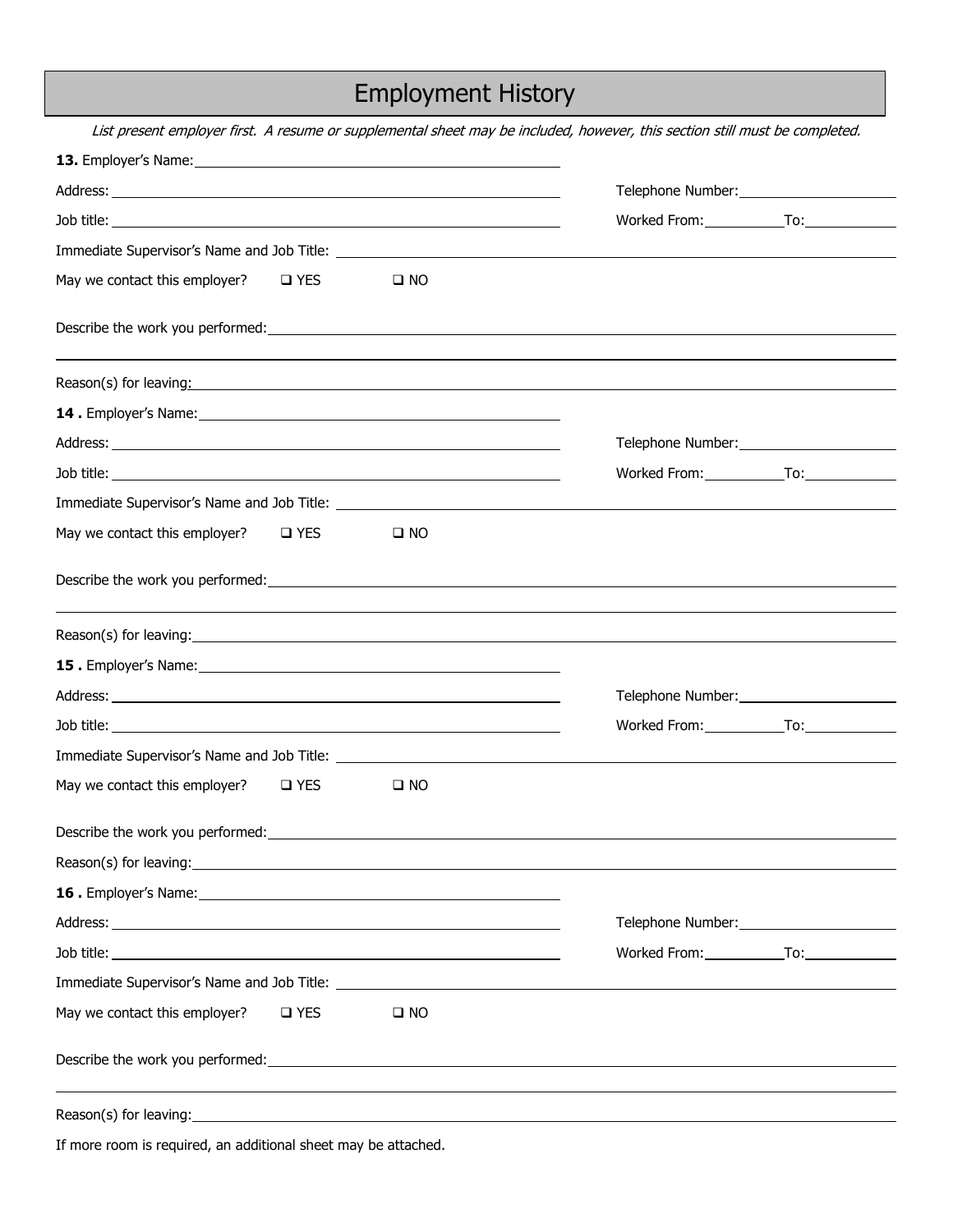### **References**

Please provide professional and/or business references only. Note that references listed in this section will be contacted.

| 17. Reference $#1$                                                                    |  |  |                 |
|---------------------------------------------------------------------------------------|--|--|-----------------|
|                                                                                       |  |  |                 |
|                                                                                       |  |  |                 |
|                                                                                       |  |  |                 |
| <b>18.</b> Reference $#2$                                                             |  |  |                 |
|                                                                                       |  |  |                 |
|                                                                                       |  |  |                 |
|                                                                                       |  |  |                 |
| <b>19.</b> Reference $#3$                                                             |  |  |                 |
|                                                                                       |  |  |                 |
|                                                                                       |  |  |                 |
|                                                                                       |  |  |                 |
| <b>20.</b> Reference $#4$                                                             |  |  |                 |
|                                                                                       |  |  |                 |
|                                                                                       |  |  |                 |
|                                                                                       |  |  |                 |
| <b>21.</b> How did you learn about the job for which you are applying? $\Box$ Walk-in |  |  | □ Town Employee |
|                                                                                       |  |  |                 |
|                                                                                       |  |  |                 |

## **OTHER**

Submission of this employment application in no way guarantees employment or continued employment.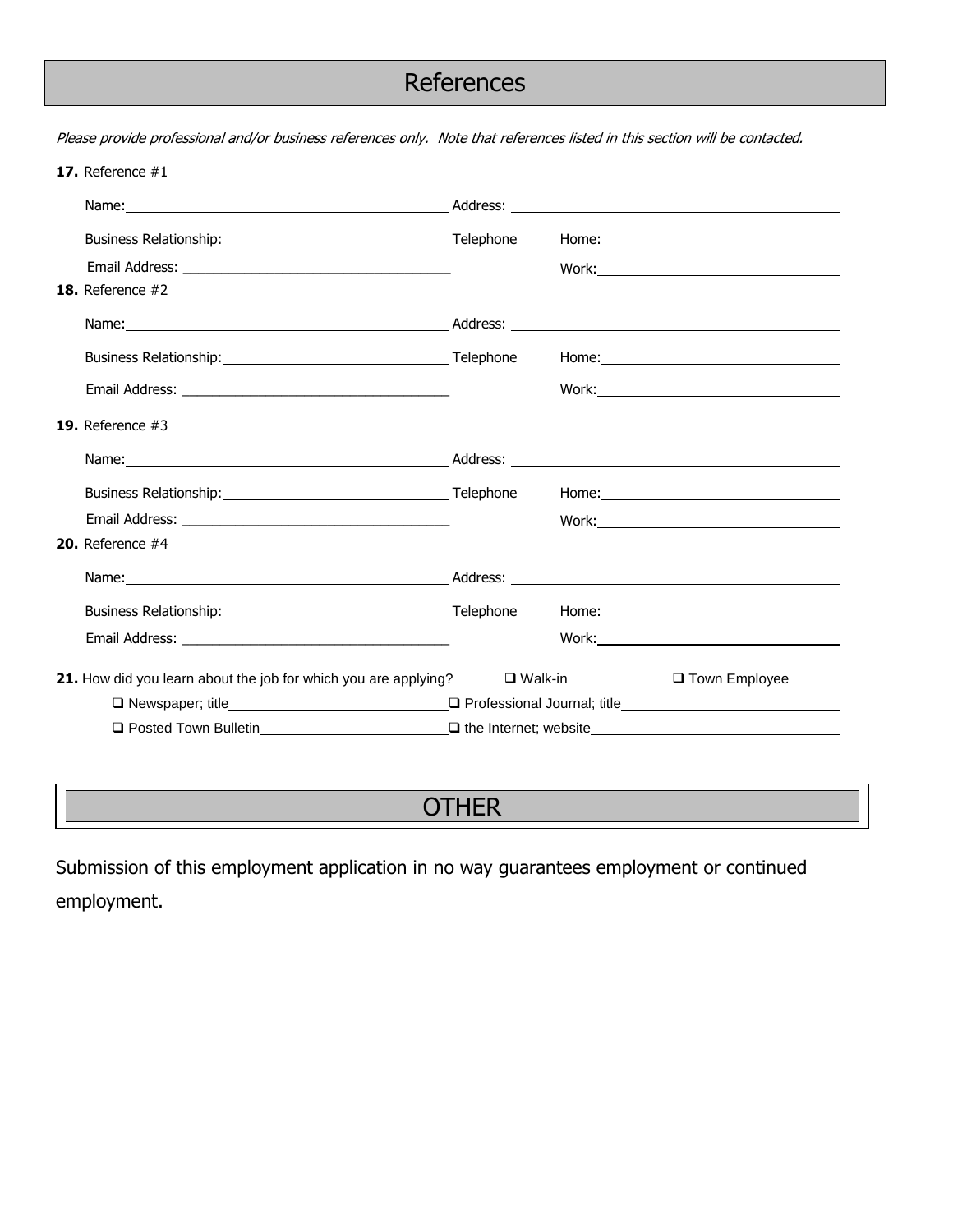#### Agreement

The information provided in this application for employment is true and complete to the best of my knowledge. In the event of employment, I understand that false or misleading information given in my application or interview(s) may result in discharge.

I authorize investigation of all statements contained in this application and the release of any pertinent information regarding my education, past employment history and background. I authorize the Town of Lincoln to obtain any information from schools, employers or individuals relating to my activities. This information may include, but is not limited to: academics, achievement, performance, attendance, personal history and discipline. Further, I hereby authorize all references, persons, schools, my current employer (if applicable) and previous employers and organizations named in this application, unless otherwise stated, to provide the Town of Lincoln any relevant information that may be required to arrive at an employment decision. I understand that the information released is for the Town of Lincoln's use only.

I hereby voluntarily release, discharge and exonerate the Town of Lincoln, its agents and representatives, and any person so furnishing information from any and all liabilities of every nature and kind arising out of the furnishing or inspection of such documents, records and other information or the investigations made by or on behalf of the Town of Lincoln.

 I understand that all appointments are probationary and that I must demonstrate my ability for continued employment. I also understand that I must be available from time to time to work outside normal business hours, as the needs of the department require.

If required for the position I am seeking, I agree to take a physical examination, which may include testing for drugs or a psychological examination, as required, and recognize that any offer of employment may be contingent upon the results of such an examination.

 I understand that any employment offer by the Town is conditional upon my ability to establish employment eligibility under the Immigration Reform and Control Act of 1986 within three days of the date of hire.

I represent that I have read and fully understand the foregoing and seek employment under these conditions.

Signature: Date: Date: Date: Date: Date: Date: Date: Date: Date: Date: Date: Date: Date: Date: Date: Date: Date: Date: Date: Date:  $\sim$  Date: Date: Date: Date: Date: Date: Date: Date: Date: Date: Date: Date: Date: Date: Da

**Discrimination against any person in any practice or procedure in advertising, recruitment, referrals, testing, hiring, transfer, promotion or any other term, condition or privilege of employment which limits or adversely affects employment opportunities, because of political or religious opinions or affiliations, or because of race, color, sex, sexual orientation, national origin, marital status, pregnancy, parenthood, age or handicap which is unrelated to the person's occupational qualifications or any other non-merit factor which is not a bona fide occupational qualification is prohibited.** 

**It is unlawful in Massachusetts to require a lie detector test as a condition of employment or continued employment. An employer who violates that law shall be subject to criminal penalties and civil liabilities.**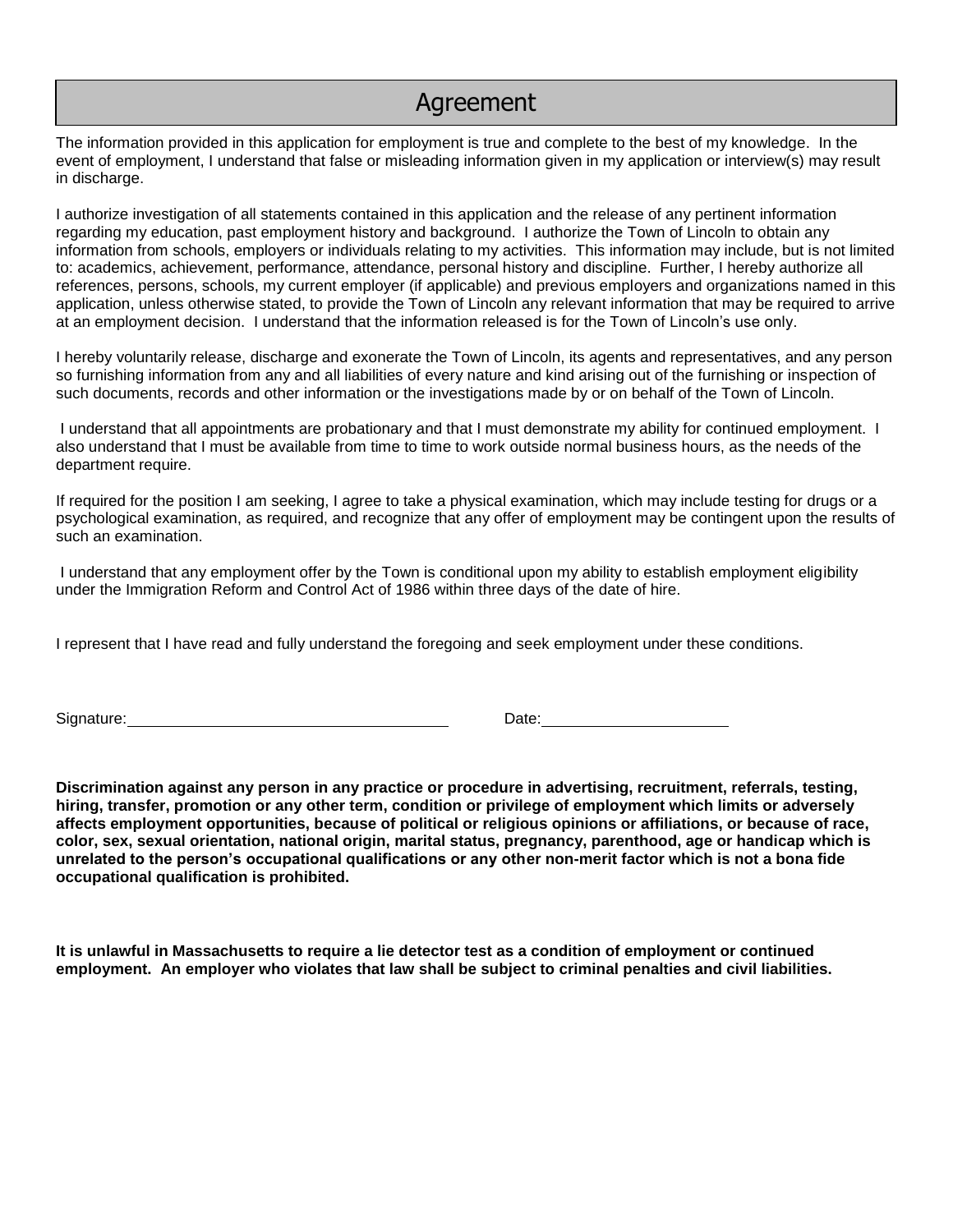

# Town of Lincoln Release

I a candidate for the position of hereby authorize the Town of Lincoln to investigate all statements in my application and to secure any necessary information from all my employers, references, and academic institutions. I hereby release all of those employers, references, academic institutions, and the Town of Lincoln from any and all liability arising from their giving or receiving information about my employment history, my academic credentials or qualifications, and my suitability for employment with the Town of Lincoln.

I understand that any offer of employment is contingent upon receipt of a satisfactory report concerning my academic credentials and employment references. I further understand that any false or misleading statements will be sufficient cause for rejection of my application if the Town of Lincoln has not yet employed me and for immediate dismissal if the Town of Lincoln has employed me. I also authorize the Town to supply information about my employment record, in whole or in part, in confidence to any prospective employer, government agency, or other party having legal and proper interest, and I hereby release the Town of Lincoln from any and all liability for its providing this information.

In the event of my employment with the Town of Lincoln, I will comply with all rules, regulations, and policies set forth in the Town of Lincoln's Personnel Policies and Bylaw or other communications distributed by the Town of Lincoln.

I understand that nothing in this employment application, in the Town of Lincoln's policy statements or personnel guidelines, or in my communications with any Town of Lincoln official is intended to create an employment contract between the Town of Lincoln and me. No promises regarding employment have been made to me and I understand that no such promise or guarantee is binding upon the Town of Lincoln unless it is made in writing and signed by a Town of Lincoln official.

I hereby acknowledge that I have read and understand the preceding statement.

Signed: Date:

[Signature of Applicant]